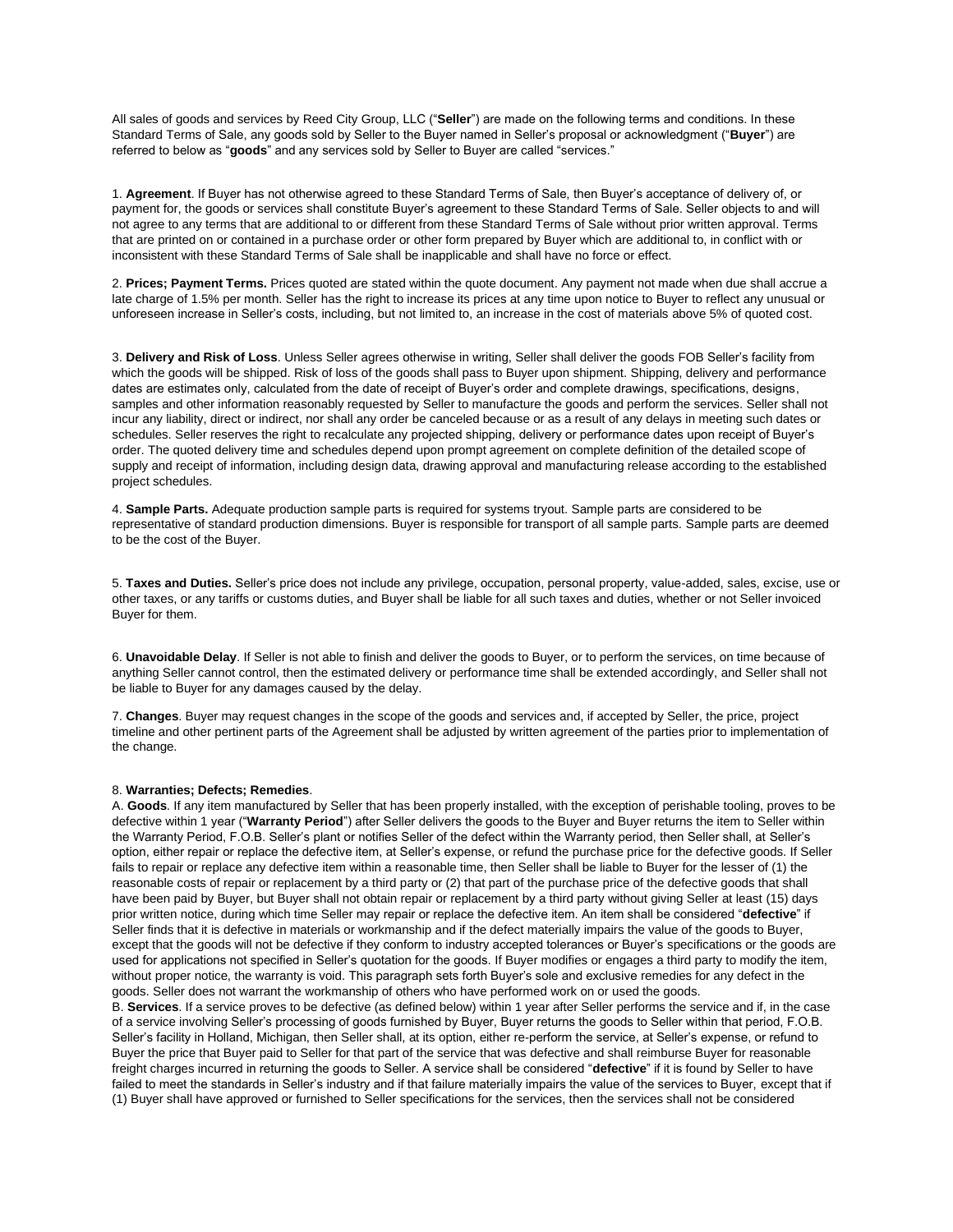defective to the extent they conform to the specifications, (2) the services will not be defective if they conform to industry accepted tolerances, and (3) Seller makes no warranty as to Services that were not completed by Seller for any reason. This paragraph sets forth Buyer's sole and exclusive remedy for any defect in the services.

C. **Conditions and Limitations**. The warranties and remedies set forth herein are condition upon Buyer's receipt, handling, storage, installation, testing, operation and maintenance of the goods in a normal and proper manner with competent supervision in accordance with the recommendations of Seller to the extent applicable, and otherwise in accordance with generally accepted industry standards and practices. Seller's warranties are only intended for goods and services provided by Seller and do not apply to purchased components integrated into the goods or systems subject to the Agreement. Seller agrees to transfer to Buyer any manufacturer's warranties for any and all purchased components included as part of agreement. This warranty shall not apply to any alleged defect that results from damage, physical abuse, vandalism, misuse, alterations, modifications, additions or repairs made without Seller's prior consent, excessive electrical loads, exposure to water or corrosive liquids or other substances, exposure to excessive heat, or use other than as intended by Seller. Also excluded from Seller's warranty is any warranty, except as to title, with respect to goods manufactured and/or designed to Buyer's specifications or services performed to Buyer's specifications, and the Buyer shall, at Buyer's own expense, (1) defend and hold harmless the Seller from and against any claim, suit or other expense which is asserted or brought against Seller by reason of its manufacture or sale of such goods or its performance of the services, and (2) pay to Seller for any service charges on such goods or services. Notice of any defect must be given to Seller within 30 days of discovery by Buyer of the defect. EXCEPT AS STATED IN THIS PARAGRAPH, SELLER DOES NOT MAKE ANY EXPRESS OR IMPLIED WARRANTY AS TO THE GOODS OR SERVICES, INCLUDING BUT NOT LIMITED TO ANY WARRANTY OF MERCHANTABILITY OR FITNESS FOR ANY PARTICULAR PURPOSE. Buyer is solely responsible for determining the proper application and use of the goods. Seller shall not have any tort liability to Buyer with respect to any of the goods or services and shall not be liable for consequential, incidental, special, exemplary, indirect or punitive damages that arise from any product defect, delay, non-delivery, recall or other breach, including but not limited to such damages arising out of personal injury, death, property damage, lost profits or other economic injury. Seller shall not be liable to Buyer or any other person in tort for any negligent design or manufacture of the products, or for the omission of any warning with respect thereto, or for the negligent performance of the services. Neither Buyer nor any other person may modify or expand this warranty, waive any of the limitations, or make any different or additional warranties with respect to the products. No statement to the contrary shall bind Seller unless made in a writing signed by an authorized officer of Seller. Buyer shall not have any right of rejection or of revocation of acceptance of the goods or services.

9. **Limitation of Liability.** Notwithstanding any language to the contrary, under no circumstances will Seller be liable to Buyer for any incidental, indirect, special, or consequential types of damages arising out of any action or inaction relating to Seller's performance hereunder. Additionally, Seller will not be liable for direct damages in an amount greater than the total aggregate value of the contract or the applicable insurance coverage, whichever is less.

10. **Solvency and Security Interest**. Buyer represents that Buyer is solvent. Seller retains title to the goods until the invoiced price is fully paid in immediately available funds. Seller retains and Buyer grants a security interest in the goods and all proceeds to secure payment of the price and all other indebtedness now and in the future owing by Buyer to Seller.

11. **Permits and Compliance**. Seller is not responsible for obtaining any permit, inspection or license that is required for installation or operation of the goods or performance of the services. Seller does not make any promise or representation that the goods or services will conform to any law, ordinance, regulation, code or standard.

12. **Safety Features**. Buyer shall install and operate the goods and any equipment on which Seller has performed the services properly and according to Seller's operating instructions and shall not remove or change any safety device, warning or operating instructions that Seller placed on the goods or other equipment.

13. **Components of Another Product**. If any of the goods constitute parts or components that are to be incorporated or installed in a product that is manufactured or assembled by or for Buyer, or if the services are performed on any components that are to be incorporated or installed in a such a product, then (1) Buyer shall obtain, or cause the end-user of the product to obtain, all permits, inspections and licenses required for installation or operation of the product, (2) Buyer shall cause the product to conform to all applicable laws, ordinances, regulations, codes and standards and (3) Buyer shall place on the product all safety devices and warnings, and shall furnish to its Buyer all operating instructions, that are necessary or desirable to prevent any death, personal injury or property damage from being caused by any use or operation of the product.

14. **Resale**. On any resale of the goods, Buyer shall contractually limit its Buyer's rights and remedies against both Buyer and Seller to the same extent as Buyer's rights and remedies are limited under these Standard Terms of Sale.

15. **Intellectual Property and Confidentiality**. All inventions (whether or not patentable), devices, technologies, ideas, improvements, processes, systems, software and other works and matters that Seller creates or develops in the course of Seller's